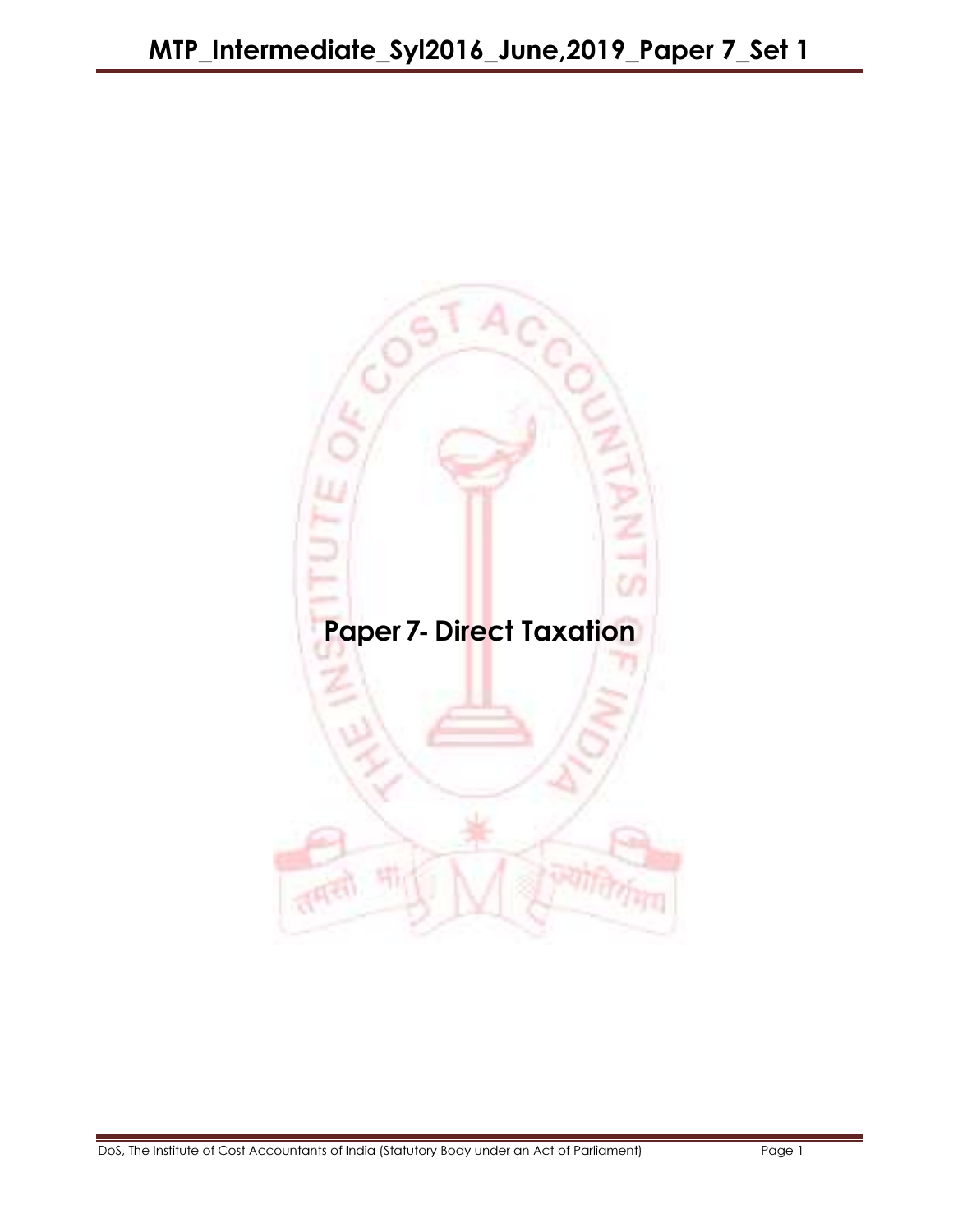#### Paper-7: - Direct Taxation

Full Marks: 100 Time allowed:3 hours

All question relate to income -tax assessment Year 2018-19 and the provisions stated relate to the Income-Tax Act,1961,unless otherwise stated in the question.

Answer Question No.1, which is compulsory and any five question Question Nos.2 to 8.

1. (a) Choose the most Appropriate alternative for the following (Option to be given only in capital letters A,B,C or D ; entire answer need Not be reproduced);

 $1 X 10 = 10$ 

(i) Best Judgment assessment is covered u/s

- (a) 143(3)
- (b) 143(1)
- (c) 144
- (d) 147

(ii)W.e.f. 01-04-2016, quoting 'Permanent Account Number' (PAN) is compulsory in the following transaction –

#### (a) Payment to LIP exceeding  $\bar{\tau}$  50,000 in a financial year

- (b) Sale or purchase of any immovable property valued at  $\bar{\tau}$  4,00,000
- (c) Time deposit upto  $\bar{\tau}$  35,000 with a bank
- (d) None of the above

(iii)Unabsorbed business losses cannot be carried for more than

- (a) 7 assessment years
- (b) 8 assessment years
- (c) 10 assessment years
- (d) 12 assessment years

(iv)Gift of a capital asset is not considered as transfer, however exception is:

- (a) Shares acquired under Employees Stock Option Plan
- (b) Jewellery
- (c) Immovable property
- (d) Nil

(v)A person is deemed to have substantial interest in a company if he is

#### (a) The owner of at least 20% of equity capital of the company

- (b) The owner of at least 25% of equity capital of the company
- (c) Entitled to 10% of profits of the concern
- (d) An employee director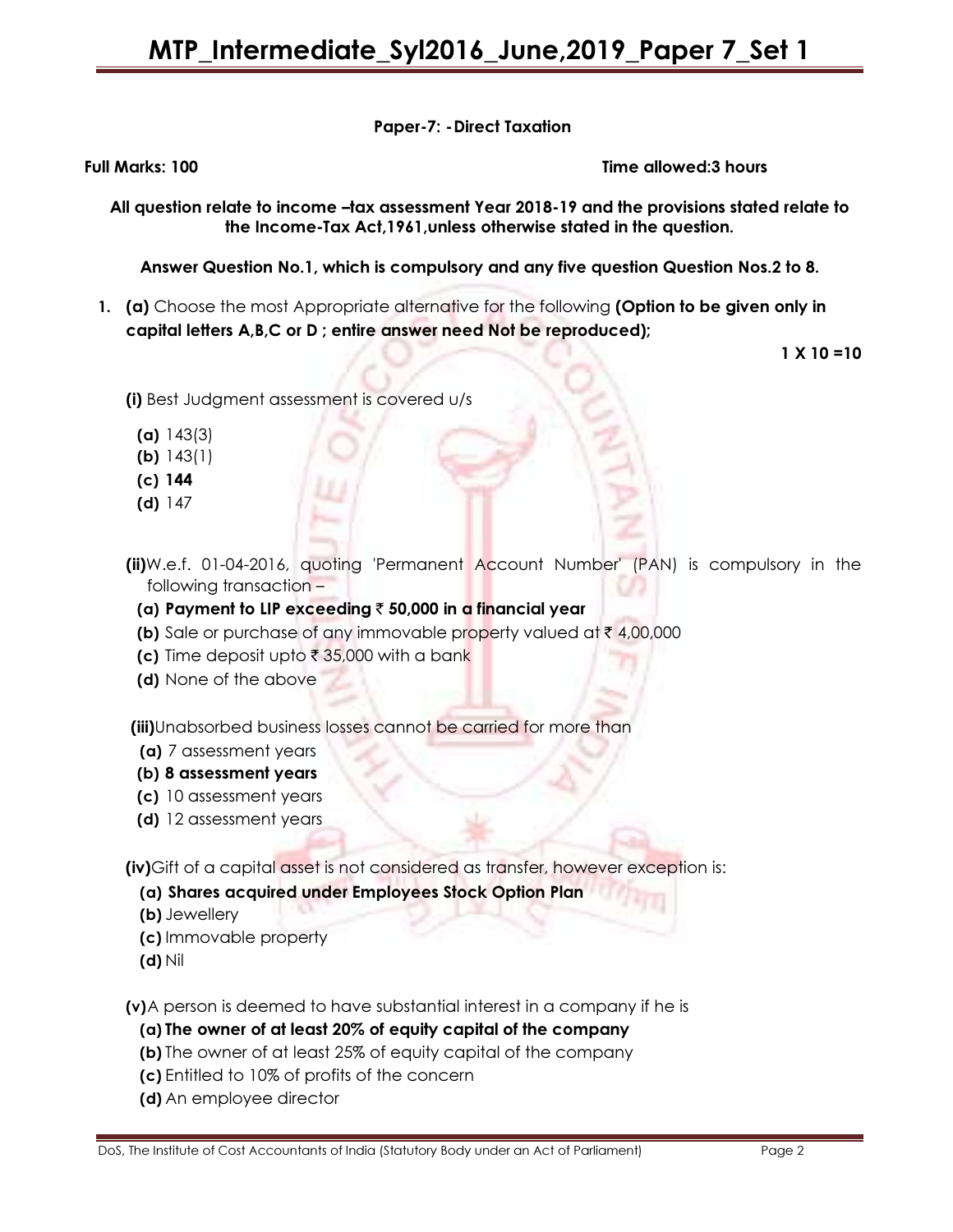(vi) While computing taxable interest on delayed compensation, a standard deduction is allowed @

- (a) 50 %
- (b) 30 %
- (c) 15%
- (d) Nil

(vii)A payment of  $Z5,000$  is made to the road transport-operator on 20-02-2019 in cash, consequently, amount disallowed u/s 40A(3) is

- (a) Nil
- (b) 25,000
- $(c)$  5,000
- (d) None of the above

 (viii)The preliminary expenses that can be amortized under the Income Tax Act, 1961 has to be restricted to \_\_\_\_\_\_\_\_\_ of the cost of project.

- (a) 3 %
- (b) 5 %
- (c)  $8\%$
- $(d)$  20  $%$
- (ix)Income from sub-letting is:
	- (a) Taxable under the head 'Income from House Property'
	- (b) Taxable under the head 'Income from Other Sources'
	- (c) Exempted
	- (d) None of the above

(x)Statutory limit u/s.16(ii) for deduction of entertainment allowance in case of a non-Government employee is

- (a) 5,000
- (b) 12.5 % of emplyees' salary
- (c) 20% of emplyees' salary
- (d) NIL

(b) Match The following(Sufficient to give the corresponding item in column 3 for column 1 Reproducing columns 2 and 4 are not required): 1X=5

|          |                | 3   |                                             |
|----------|----------------|-----|---------------------------------------------|
| (i)      | Section 80     | 'A) | Effect of changes in foreign exchange rates |
| (ii)     | <b>ICDS VI</b> | (B) | Compulsory filing of loss return            |
| (iii)    | Section 80P    |     | Zero Coupon Bonds                           |
| (iv)     | Section 59     | (D) | Income of co-operative societies            |
| $(\vee)$ | Section 2(48)  | (E) | Profit chargeable to tax                    |

Answer: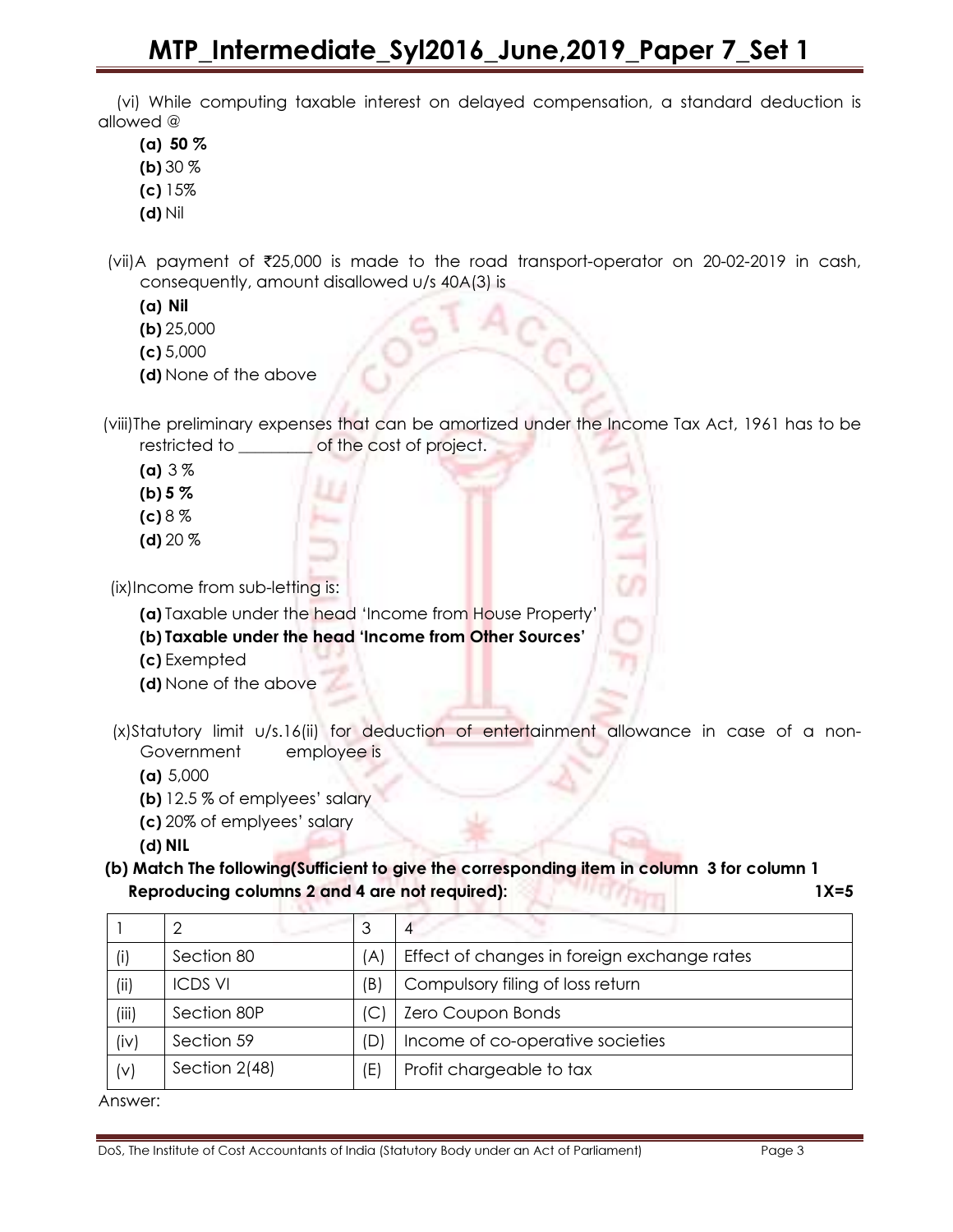| $\cdots$<br>Ш | $\cdots$<br>(II) | $\cdots$<br>(III<br>, | . .<br>$\mathbf{v}$<br> | $\sim$ |
|---------------|------------------|-----------------------|-------------------------|--------|
|               |                  |                       |                         |        |

#### (c) State whether the following statements are True or False : 1 X5=5

(i) Share of a private limited company held for 15 months before its sale is a long-term capital asset.

(ii) It is not possible to have negative income under the head 'income from house property'.

- (iii) Any income derived from land situated in India is agricultural income.
- (iv) Zero-coupons bonds shall be treated as 'short-term capital asset' if held for more than 12 months but not more than 36 months.
- (v) Leave encashment received while in service is taxable.

#### Answer:

| $\cdots$<br>(I)F<br>$\sim$ $\sim$<br>aise | $\cdots$<br>(II) I<br>⊦alse | $\cdots$<br>alse<br>[III) I | $\cdots$<br>alse<br> | ≀≀r∪e |  |
|-------------------------------------------|-----------------------------|-----------------------------|----------------------|-------|--|
|-------------------------------------------|-----------------------------|-----------------------------|----------------------|-------|--|

#### (d)Fill in the blanks: 1 X5=5

- (i) A foreign company is liable to surcharge at 5%, if the total income exceeds  $\_$
- (ii) Maximum amount of exemption under section 10(10C) of the Income-tax Act in respect of compensation received for voluntary retirement is
- (iii) Interest payable to a partner by a firm shall not exceed (18% /12%) per annum.
- (iv) Deposit in public provident fund in the name of minor child is \_\_\_\_\_\_\_\_\_\_\_ u/s 80C in the hands of contributing parent.
- (v) Interest on refund on Income-tax paid in excess is a \_\_\_\_\_\_\_\_ receipt.

#### Answer:

| (i)₹ 10 Crore | (ii) ₹ 5,00,000<br>(iii) 12% | (iv) Deductible | (v)Taxable |
|---------------|------------------------------|-----------------|------------|
|---------------|------------------------------|-----------------|------------|

- 2(a) Mr John, a foreign national, comes India every year for 90 days since 2003-04.
	- i) Determine her residential status for the previous year 2018-19.
	- ii) Will your answer differ, if he comes India for 100 days instead of 90 days every year.  $[6]$
- 2(b)Mr. Ajnabi has a house property in Cochin. The house property has two equal dimension residential units. Unit 1 is self occupied throughout the year and unit 2 is let out for 9 months for  $\overline{\epsilon}$ 10,000 p.m. and for remaining 3 months it was self-occupied. Compute his taxable income from the following details:

Municipal value ₹2,00,000, Fair Rent ₹1,60,000, Standard rent ₹3,00,000, Municipal tax 10%  $(60\%$  paid by assessee), Interest on loan  $\bar{\zeta}$  40,000, Expenditure on repairs  $\bar{\zeta}$  20,000 [9]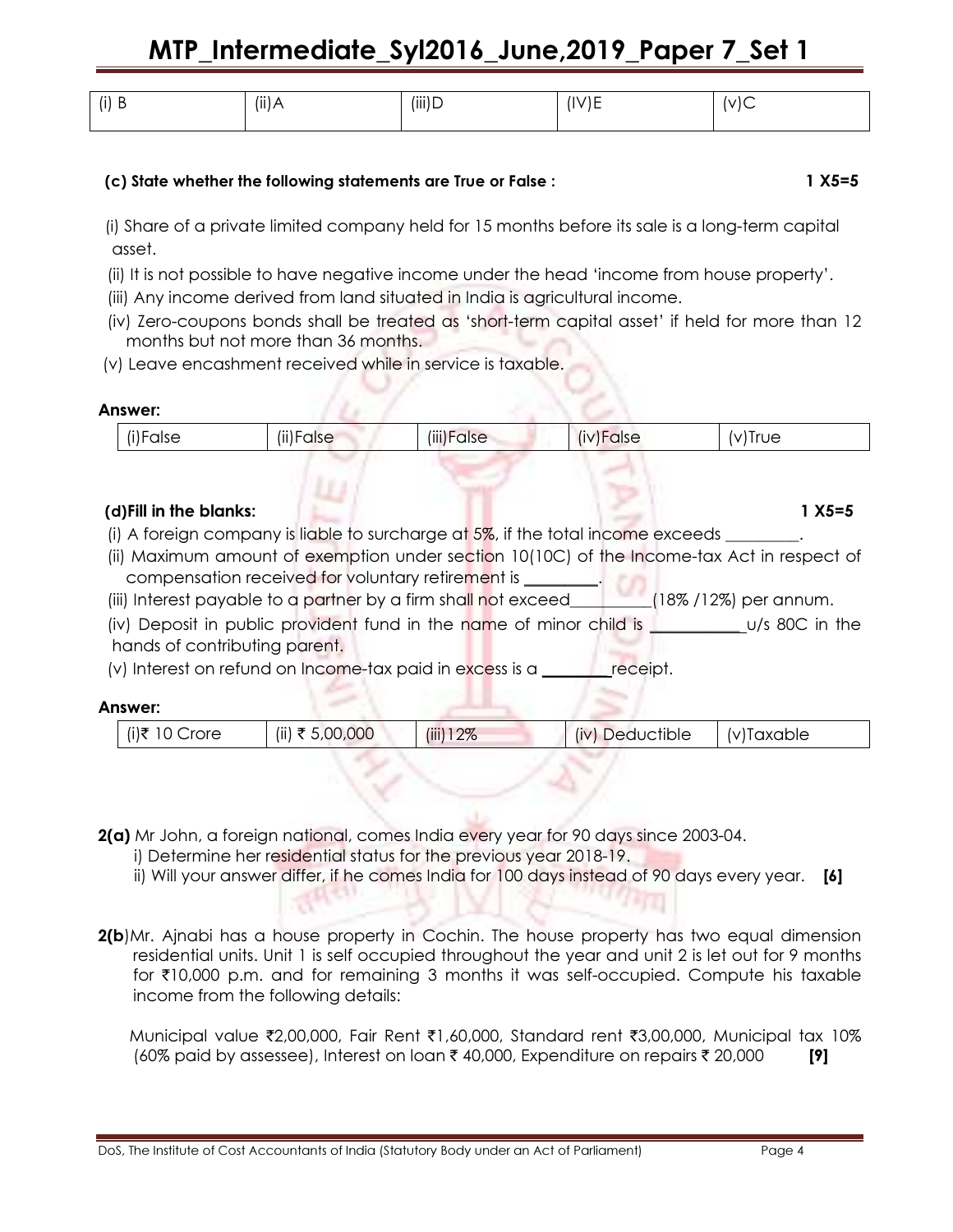## Answer:2(a)

i) Since Mr. John stayed for 90 days during the previous year 2018-19 and for 360 days (90 days  $\times$ 4 years) during the 4 years immediately preceding the previous year, hence, he is not satisfying any of the conditions of sec. 6(1). Thus, he is a non-resident for the previous year 2018-19.

ii) Since Mr. John stayed for 100 days during the previous year 2018-19 and for 400 days (100 days × 4 years) during the 4 years immediately preceding the previous year, hence, he is satisfying sec. 6(1)(c). Thus, he is resident for the previous year 2018-19. Further, he resides for only 700 days (100 days × 7years) during the 7 years immediately preceding the previous year. Hence, he does not satisfy one of the conditions of sec. 6(6). Thus, he is resident but not ordinarily resident for the previous year 2018-19

#### 2(b) Working

1. Computation of Gross Annual Value (GAV)

| <b>Particulars</b>                            | Working                                                             | Unit 1(₹) | Unit $2(\bar{z})$ |
|-----------------------------------------------|---------------------------------------------------------------------|-----------|-------------------|
| <b>Municipal Value</b>                        | $\cdot$                                                             | 1,00,000  | 1,00,000          |
| <b>Fair Rent</b>                              | $\cdot$ 1                                                           | 80,000    | 80,000            |
| <b>Standard Rent</b>                          |                                                                     | 1,50,000  | 1,50,000          |
|                                               | Reasonable Expected Rent   Higher of MV & FR (RER cannot exceed SR) | Nil       | 1,00,000          |
| ₹ 10,000 * 9<br><b>Actual Rent Receivable</b> |                                                                     |           | 90,000            |
| <b>Gross Annual Value</b>                     | Higher of Step 1 & 2                                                |           |                   |

2. Municipal tax = 10% of ₹ 2,00,000 =₹ 20,000 being divided in the ratio 1:1 between Unit 1 and Unit 2. Out of such Municipal tax only 60% is paid, therefore, Municipal tax allowed as deduction in case of Unit 2 is only ₹ 6,000 [i.e. ₹ 20,000 \* 1/2 \* 60%].

3. Interest on loan is divided in unit A and unit B in 1:1 as both units are of equal dimension.

Computation of income from house property of Mr. Ajnabi for the A.Y. 2018-19

| <b>Particulars</b>         | Working | Unit <sub>1</sub> |              | Unit 2         |                     |
|----------------------------|---------|-------------------|--------------|----------------|---------------------|
|                            |         | <b>Details</b>    | Amount (₹)   | <b>Details</b> | Amount( $\bar{z}$ ) |
| <b>Gross Annual Value</b>  |         |                   | Nil          |                | 00,000,             |
| Less: Municipal Tax        |         |                   | Nil          |                | 6,000               |
| Net Annual Value           |         |                   | Nil          |                | 94,000              |
| Less: Deduction u/s        |         |                   |              |                |                     |
| 24(a) Standard Deduction   |         | Nil               |              | 28200          |                     |
| 24(b) Interest on loan     | 3       | 20,000            | 20,000       | 20000          | 48,200              |
| Income from house property |         |                   | $(-)$ 20,000 |                | 45,800              |

Conclusion: Income under the head Income from house property is  $\bar{\tau}$  25,800 (being  $\bar{\tau}$ 45,800 –  $\bar{\tau}$ 20,000).

3(a)Sri Pabir has been provided with a furnished accommodation in a city having population of 14,00,000 as per last census. Municipal Value of the house (owned by employer) is  $\bar{\tau}$  80,000 whereas Fair rent of the house is  $\bar{\tau}$  1,00,000. His salary details are as under:

Basic  $\bar{z}$  25,000 p.m.

Allowance for increased cost of living  $\bar{\tau}$  5,000 p.m.

Furniture details as under:

Children Education allowance  $\bar{\tau}$  3,000 p.m. [He has one son and two daughters]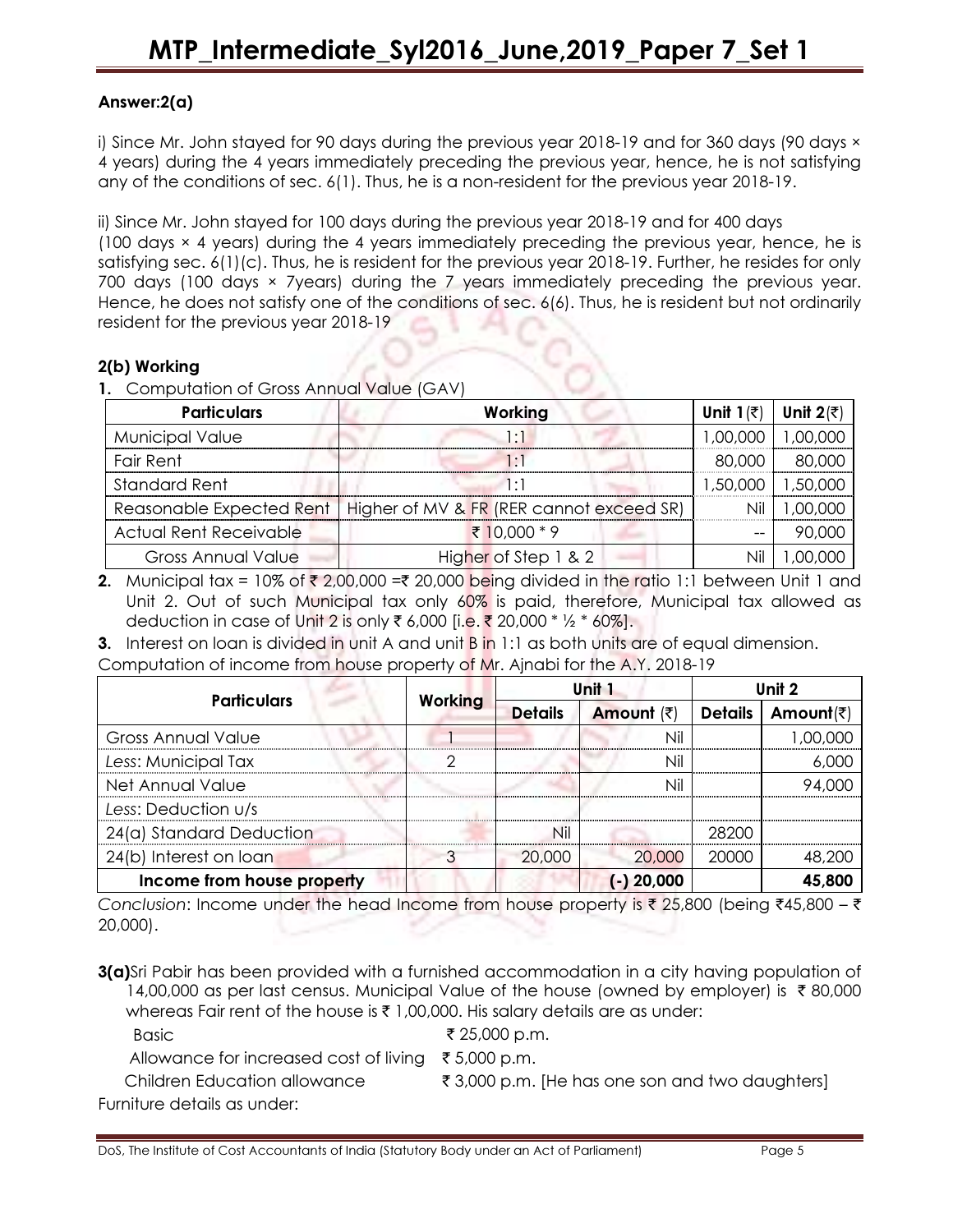| <b>Furniture</b>       | Hired by the employer (Hire charge)                              | Owned by the employee<br>(Original Cost) (₹) |
|------------------------|------------------------------------------------------------------|----------------------------------------------|
| T.V                    | 2,000 p.a.                                                       |                                              |
| Refrigerator           |                                                                  | 19.000                                       |
| <b>Washing Machine</b> |                                                                  | 6.000                                        |
| Other furniture        | 1,000 p.m.                                                       | 25,000                                       |
|                        | Calculate grees tovable salary of Sri Babir for the A.Y. 2010.20 | ro 1                                         |

Calculate gross taxable salary of Sri Pabir for the A.Y. 2019-20. [9]

#### (b)XYZ Ltd. grows sugarcane to manufacture sugar. Details for the previous year 2018-19 are as follows:

| Particulars                                         | $\bar{\tau}$ in lacs. |
|-----------------------------------------------------|-----------------------|
| Cost of cultivation of sugarcane (5,000 tons)       |                       |
| Sugarcane sold in market (1,000 tons)               |                       |
| Sugarcane used for sugar manufacturing (4,000 tons) |                       |
| Cost of conversion                                  |                       |
| Sugar produced & sold in market                     |                       |
| Compute income of X Ltd.                            |                       |

## Answer:3(a)

Computation of gross taxable salary of Sri Pabir for the A.Y. 2019-20

| <b>Particulars</b>                                          | Amount(₹) | Amount(₹) |
|-------------------------------------------------------------|-----------|-----------|
| <b>Basic Salary</b>                                         |           | 3,00,000  |
| Dearness allowance (Allowance for increased cost of living) |           | നറ        |
| <b>Children Education Allowance</b>                         | 36,000    |           |
| Less: Exemption (₹ 100 * 2 * 12)                            | 2,400     | 33.600    |
| Rent Free Furnished Accommodation                           |           |           |
| Value of Accommodation (10% of Salary <sup>1</sup> )        | 39,360    |           |
| Value of furniture <sup>2</sup>                             | 19,000    | 58,360    |
| <b>Gross Taxable Salary</b>                                 |           | 4,51,460  |

<sup>1.</sup> Salary for valuation of rent- free accommodation:

| <b>Basic Salary</b>        |       |  | 3.00.000 |
|----------------------------|-------|--|----------|
| Dearness allowance         |       |  |          |
| <b>Education Allowance</b> |       |  | 33. KOL  |
|                            | Total |  | 3.93.600 |

#### 2. Valuation of taxable perquisite for furniture:

| <b>Furniture</b>       | Perquisite for<br>hired furniture(₹) | Perquisite for owned<br>furniture(₹) | <b>Total Taxable value</b><br>of furniture(₹) |
|------------------------|--------------------------------------|--------------------------------------|-----------------------------------------------|
|                        | 2,000                                |                                      | 2.000                                         |
| Refrigerator           |                                      | 10% of 19,000                        | .900                                          |
| <b>Washing Machine</b> |                                      | 10% of 6,000                         |                                               |
| Other furniture        | 2,000                                | 10% of 25,000                        | 4,500                                         |
| ∩t∩l                   |                                      |                                      | 19 NNN                                        |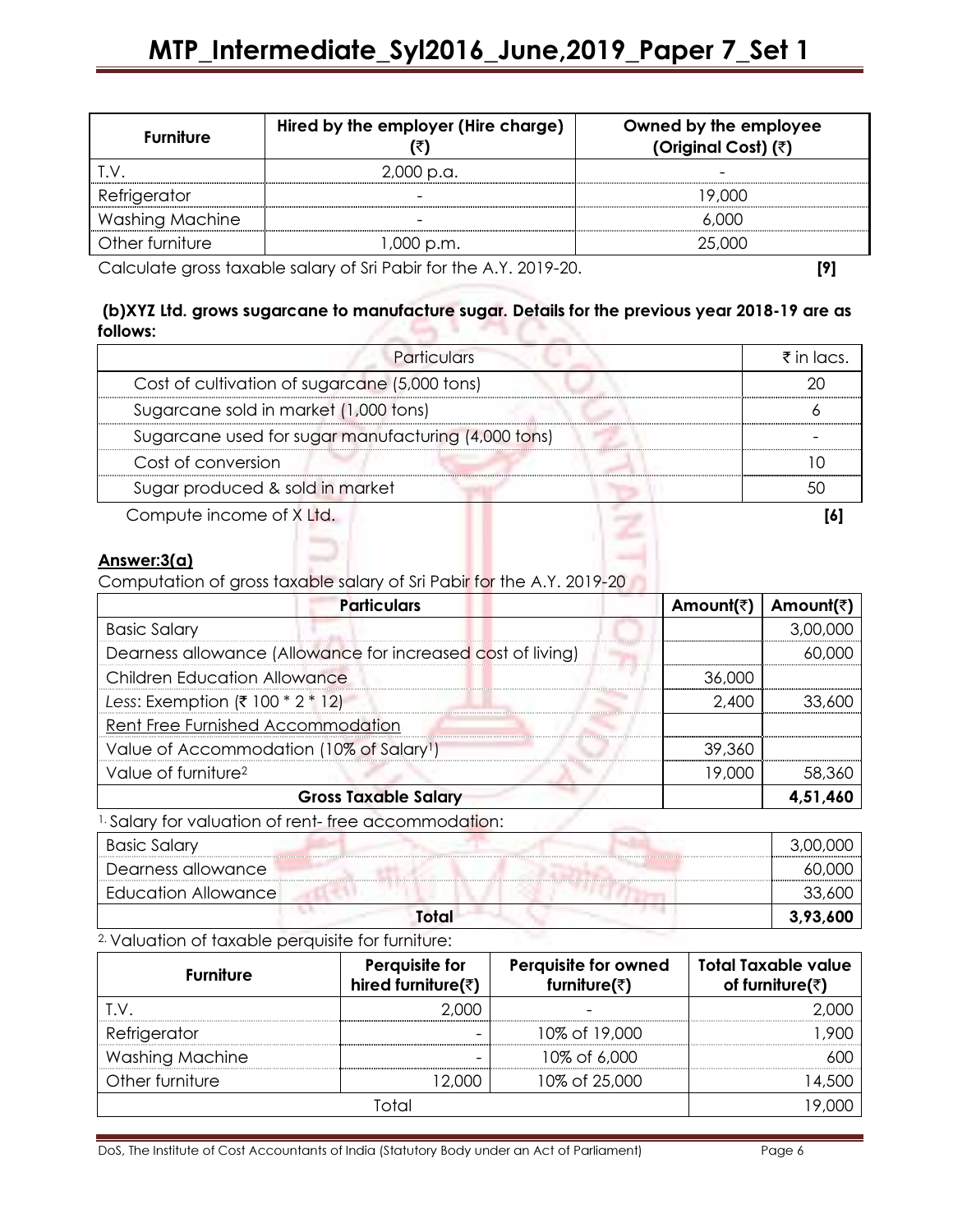Municipal value and Fair rent are irrelevant.

| Computation of income of XYZ Ltd. for the A.Y. 2019-20<br>3(b)                                               |               | $\bar{\tau}$ in lacs |  |
|--------------------------------------------------------------------------------------------------------------|---------------|----------------------|--|
| <b>Particulars</b>                                                                                           | Manufacturing | <b>Agriculture</b>   |  |
| Sale of agro product in market                                                                               |               | Α                    |  |
| Sale of manufactured product in market                                                                       | 50            |                      |  |
| Notional sale of agro product used in the process of<br>manufacturing<br>(4,000 ton * ₹ 6 lacs per '000 ton) |               | 24                   |  |
| Revenue [A]                                                                                                  | 50            | 30                   |  |
| Less: Expenses incurred                                                                                      |               |                      |  |
| Cost of conversion                                                                                           | 10            |                      |  |
| Market value of sugarcane used<br>$(4,000$ ton $*$ ₹ 3 lacs per '000 ton)                                    | 24            |                      |  |
| Cost of cultivation                                                                                          |               | 20                   |  |
| Expenditure [B]                                                                                              | 34            | 20                   |  |
| $Income[A - B]$                                                                                              | 16            | 10                   |  |

4(a) T Ltd. grants option to its employee Rajat on 1st April, 2014 to apply for 1000 shares of the company for making available right in the intellectual property to the employer-company at a pre-determined price of ₹ 300 per share with date of vesting of the option being 1st April, 2016 and exercise period being 1st April, 2016 to 31st March, 2019. Mr. Rajat exercises his option on 31st May, 2018 and shares are allotted/transferred to him on 13<sup>th</sup> June, 2018. Fair market value of such share on different dates are as under:

| 01-04-2014 | $01 - 04 - 2016$ | 31-05-2018 | 13-06-2018 |
|------------|------------------|------------|------------|
| ₹940       | ,780             | ₹ 2,500    | ₹2,940     |

 On 31-12-2018, Mr. Rajat gifted 25 shares to his brother and sold balance shares at market value of ₹4,360 per share. Compute taxable value of perquisite, if any, and capital gain in hands of Mr. Rajat for A.Y. 2019-20. **[8] For A.Y. 2019-20. [8] For A.Y. 2019-20. EXECUTE:** 

(b) X completed his studies on 1-04-2018 and was immediately employed by the Government on the following terms –

| <b>Basic Salary</b> | ₹ 20,000 p.m.                                       |  |
|---------------------|-----------------------------------------------------|--|
|                     | ₹ 5,000 p.m. (forming a part of retirement benefit) |  |

During the year, his employer contributed  $\bar{\tau}$  33,000 to the pension scheme being notified u/s 80CCD of the Income Tax Act, 1961. X also contributed similar amount. His income from house property is  $\bar{\tau}$  50,000. During the year he contributed  $\bar{\tau}$  15,000 to pension plan of LIC, to PPF ₹ 1, 00,000 and paid LIC premium of ₹ 16,000 (Policy value ₹ 1, 20,000). Compute his total income.  $\left[7\right]$ 

## Answer:4(a)

Computation of taxable value of perquisite for A.Y. 2019-20

| Amount(₹)  <br><b>Particulars</b>                                                             |  |  |
|-----------------------------------------------------------------------------------------------|--|--|
| The fair market value of the such shares on the date on which the option is $ $ 25,00,000 $ $ |  |  |
| exercised [2,500 * 1000 shares]                                                               |  |  |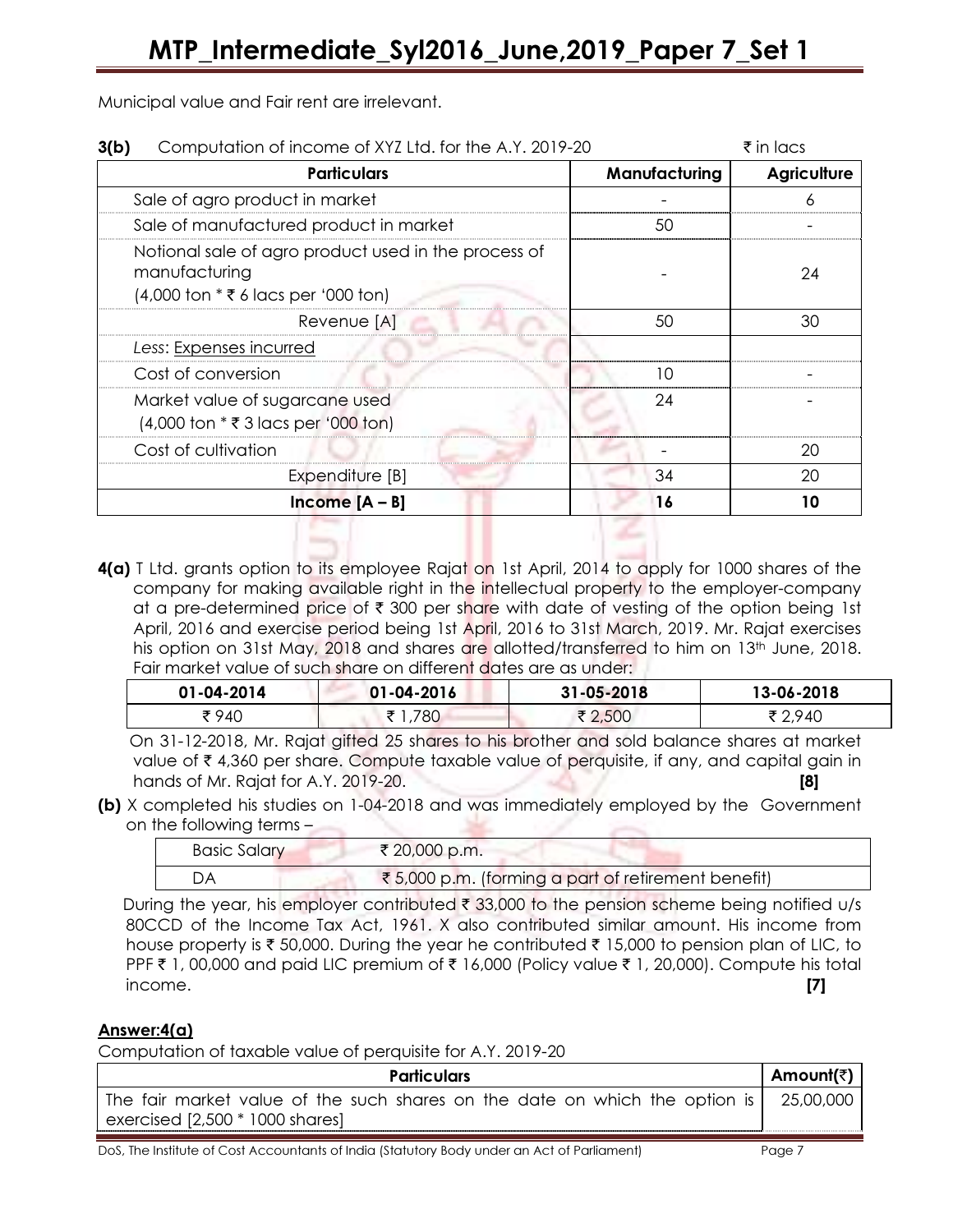| Less: The amount actually paid by assessee in respect of such shares [300 * 1,000<br>shares] | 3,00,000  |
|----------------------------------------------------------------------------------------------|-----------|
| Value of perquisite                                                                          | 22,00,000 |

### Computation of Capital Gain

Computation of capital gain in the hands of Mr. Rajat for the A.Y. 2019-20

| <b>Particulars</b>                 | Working          | Details $(3)$ | Amount(₹) |
|------------------------------------|------------------|---------------|-----------|
| <b>Full Value of Consideration</b> | 4,360 * 100\$    |               | 43,60,000 |
| Less: Expenses on transfer         |                  |               | NI        |
| Net Sale Consideration             |                  |               | 43,60,000 |
| Less: i) Cost of acquisition       | ₹ 2,500 * 1000\$ | 25,00,000     |           |
| ii) Cost of improvement            |                  | Nil           | 25,00,000 |
| Short term Capital gain            |                  |               | 18,60,000 |
|                                    |                  |               |           |

 $\mathbb{Z} \setminus$ 

\$ Even gift of shares received through ESOP shall be considered as transfer.

| <b>Particulars</b>                                                                                                            | Amount(₹) | Amount(₹) | Amount(₹) |
|-------------------------------------------------------------------------------------------------------------------------------|-----------|-----------|-----------|
| Salaries                                                                                                                      |           |           |           |
| Basic (₹20,000 * 12)                                                                                                          |           | 2,40,000  |           |
| Dearness allowances (₹5,000 * 12)                                                                                             |           | 60,000    |           |
| Contribution to pension scheme                                                                                                |           | 33,000    | 3,33,000  |
| Income from house property                                                                                                    |           |           | 50,000    |
| <b>Gross Total Income</b>                                                                                                     |           |           | 3,83,000  |
| Less: Deduction u/s                                                                                                           |           |           |           |
| 80C - LIC premium to maximum of 10% of Policy<br>value (i.e. 10% of ₹1,20,000)                                                | 12,000    |           |           |
| - Contribution in PPF                                                                                                         | 1,00,000  | 1,12,000  |           |
| 80CCC (Pension plan of LIC)                                                                                                   |           | 15,000    |           |
| 80CCD (Notified pension scheme)                                                                                               |           |           |           |
| - Own contribution being lower of:                                                                                            |           |           |           |
| a) Amount contributed i.e. ₹33,000                                                                                            |           |           |           |
| b) 10% of (Basic and DA forming part of<br>retirement benefit), i.e., 10% of (₹ 2,40,000<br>$+ 760,000$                       |           | 30,000    |           |
|                                                                                                                               |           | 1,57,000  |           |
| As per sec.80CCE, total deduction u/s 80C +<br>80CCC + 80CCD (other than employer's<br>contribution) cannot exceed ₹ 1,50,000 |           | 1,50,000  |           |
| 80CCD(1B): Contribution to NPS (Amount not<br>claimed above subject to max. of ₹ 50,000/-)                                    |           | 3,000     |           |
| - Employer contribution                                                                                                       |           |           |           |

# (b) Computation of total income of X for the A.Y.2019-20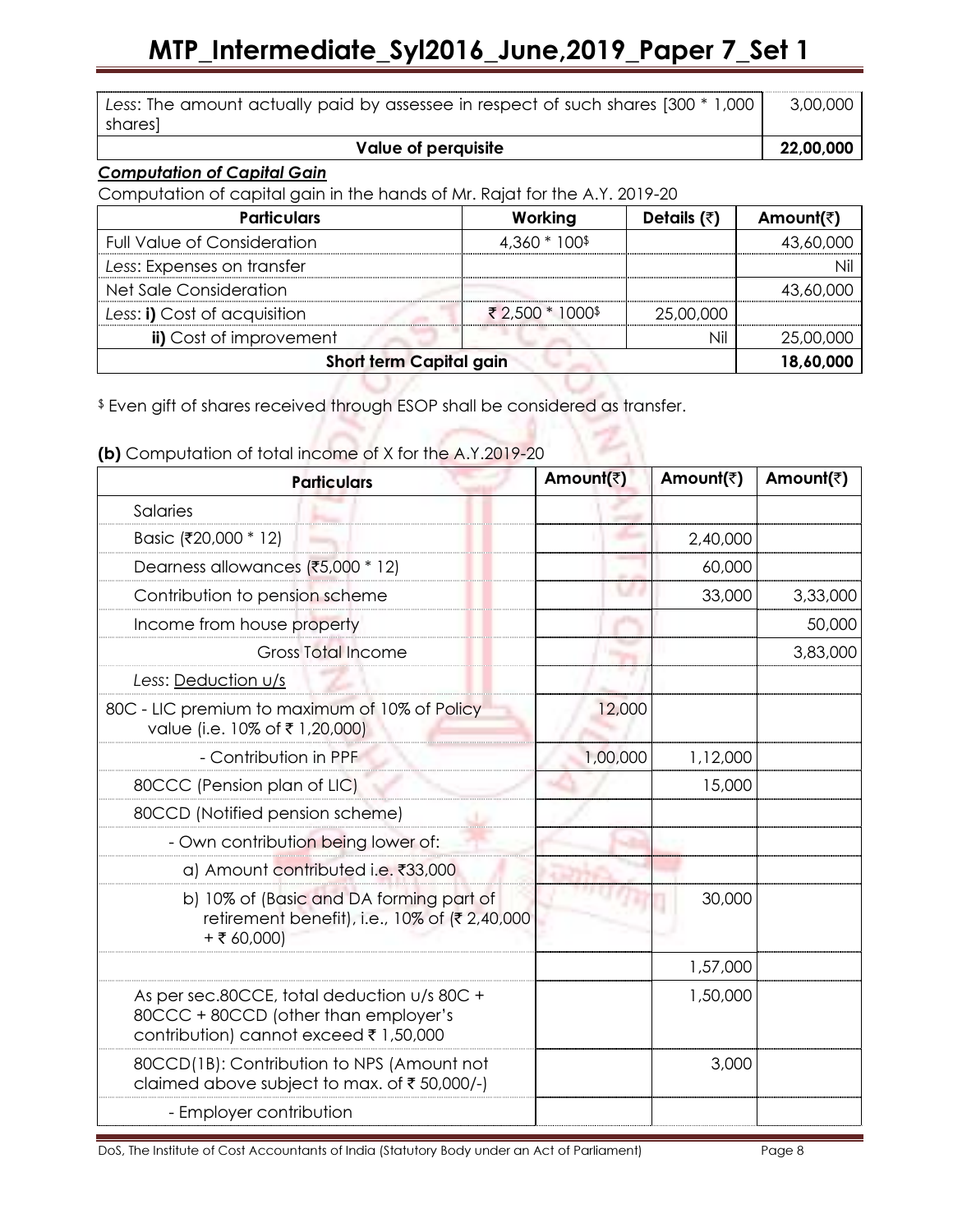| Total Income                                                                                             |        | -2.00.000 |
|----------------------------------------------------------------------------------------------------------|--------|-----------|
| b) 10% of (Basic and DA forming part of<br>retirement benefit), i.e., 10% of (₹ 2,40,000)<br>+ ₹ 60,000) | 30,000 | .83.000   |
| a) Amount contributed i.e. ₹33,000                                                                       |        |           |

#### 5(a) Mr. Sunil is a practicing Cost Accountant. He also runs a private coaching institute. His bank accounts for the year ended 31/3/2019 is given below:

| <b>Receipts</b>                        |          | <b>Payments</b>              |          |
|----------------------------------------|----------|------------------------------|----------|
| To Balance b/f                         |          | 20,000 By Office expenses    | 18,000   |
| To Audit fees                          | 2,00,000 | By Municipal tax on property | 800      |
| To Income from other professional work | 1,00,000 | <b>By Coaching expenses</b>  | 800      |
| To Coaching fees                       | 1,200    | <b>By Personal expenses</b>  | 5,000    |
| To Interest on Investment              | 2,000    | By Membership fees           | 500      |
| To Examiner's fees                     | 1,000    | By Life insurance premium    | 13,000   |
| To Rent from property                  | 5,000    | By Income tax                | 5,000    |
|                                        |          | By Motor Car purchased       | 1,80,000 |
|                                        |          | By Motor Car expenses        | 10,200   |
|                                        |          | By Insurance of property     | 1,600    |
|                                        |          | By Balance c/d               | 94,300   |
|                                        | 3,29,200 |                              | 3.29.200 |

#### Additional Information

(a) 20% of motor car expenses is in respect of profession.

- (b) Depreciation allowance for motorcar is  $\bar{\tau}$  27,000, if wholly used for profession.
- (c) Outstanding fees on 31-3-2019 ₹ 2,000. Whereas ₹ 500 receivable from Mita is considered as bad.
- (d) Outstanding fees of P.Y. 2015-16  $\bar{\tau}$  10,000 received during the year, which is included in the audit fees.
- (e) Office expenses include payment of  $\bar{\tau}$  2,000 incurred during the previous year 2017-18.

Compute his gross total income for the A.Y. 2019-20 assuming he maintains accounts on cash basis. [10] **participates [10]** 

 5(b) Mr. & Mrs. X working in A Ltd. without possessing any qualification. From the following details compute their income for the A.Y. 2019-20:

| <b>Particulars</b>         | Mr. X      | Mrs. X   |
|----------------------------|------------|----------|
| Share of holdings          | 1.5%       |          |
| Taxable salary from A Ltd. | ₹ 1,20,000 | ₹ 60.000 |
| Case 1) Other income       | ₹ 50.000   | ₹80,000  |
| Case 2) Other income       | ₹90.000    | ₹ 65,000 |
| Case 3) Other income       | Nil        |          |
|                            |            |          |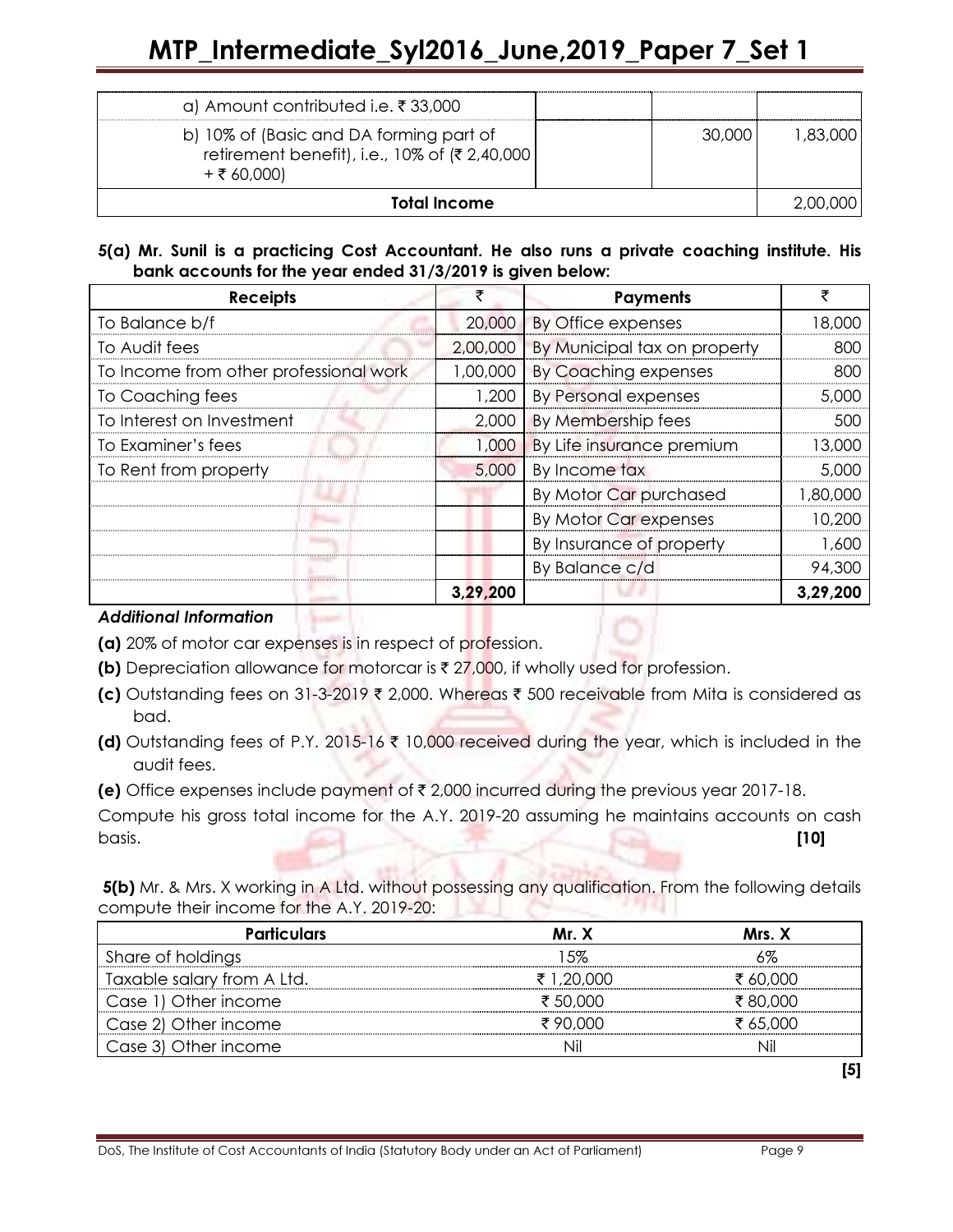#### Answer:5(a)

Computation of total income of Mr. Sunil for the A.Y. 2019-20

| <b>Particulars</b>                        | <b>Workings</b>              | <b>Details</b> | Details( $\bar{z}$ ) | Amount(₹) |
|-------------------------------------------|------------------------------|----------------|----------------------|-----------|
| Income from house property                |                              |                |                      |           |
| <b>Gross Annual Value</b>                 | Rent received                |                | 5,000                |           |
| Less: Municipal tax                       |                              |                | 800                  |           |
| Net Annual Value                          |                              |                | 4,200                |           |
| Less: Deduction u/s                       |                              |                |                      |           |
| 24(a) Standard Deduction                  | 30% of NAV                   | 1,260          |                      |           |
| 24(b) Interest on loan                    |                              | Nil            | 1,260                | 2,940     |
| Profits & gains of business or profession |                              |                |                      |           |
| Audit fees                                |                              | 2,00,000       |                      |           |
| Income from other professional work       |                              | 1,00,000       | 3,00,000             |           |
| Less: Expenses allowed                    |                              |                |                      |           |
| Office expenses                           |                              | 18,000         |                      |           |
| Membership fees                           |                              | 500            |                      |           |
| Motor car expenses                        | 20% of expenses <sup>2</sup> | 2,040          |                      |           |
| Depreciation on motor car                 | 20% of depreciation          | 5,400          | 25,940               | 2,74,060  |
| Income from other sources                 |                              |                |                      |           |
| Interest on investment                    |                              |                | 2,000                |           |
| Coaching fees                             |                              | 1,200          |                      |           |
| Less: Coaching expenses                   |                              | 800            | 400                  |           |
| u.<br>Examiners' fees                     |                              |                | 1,000                | 3,400     |
|                                           | <b>Gross Total Income</b>    |                |                      | 2,80,400  |

#### **Notes**

- 1. Insurance premium on property is not deductible from income from house property w.e.f. A.Y. 2002-03.
- 2. As 20% use of motor car is related to professional purpose, hence as per sec. 38 expenditure and depreciation is apportioned.
- **3.** Payment of LIC premium is a personal expense. However, deduction u/s 80C is available.
- 4. Income tax is specifically disallowed u/s 40(a).
- 5. As per sec. 145, income chargeable under the head "Profits & gains of business or profession" shall be computed only in accordance with the method of accounting regularly followed by the assessee. In this case, assessee follows cash system of accounting.

#### 5(b)

Computation of gross total income of Mr. X and Mrs. X for the A.Y. 2019-20 ()

| <b>Particulars</b>        | Case 1 |          | Case 2   |        | Case 3   |        |
|---------------------------|--------|----------|----------|--------|----------|--------|
|                           | Mr. X  | Mrs. X   | Mr. X    | Mrs. X | Mr. X    | Mrs. X |
| Salary of Mr. X           |        | ,20,000  | ,20,000  | -      | ,20,000  |        |
| Salary of Mrs. X          |        | 60,000   | 60,000   |        | -        | 60,000 |
| Other Income              | 50,000 | 80,000   | 90,000   | 65,000 | Nil      | Nil    |
| <b>Gross Total income</b> | 50,000 | 2,60,000 | 2,70,000 | 65,000 | 1,20,000 | 60,000 |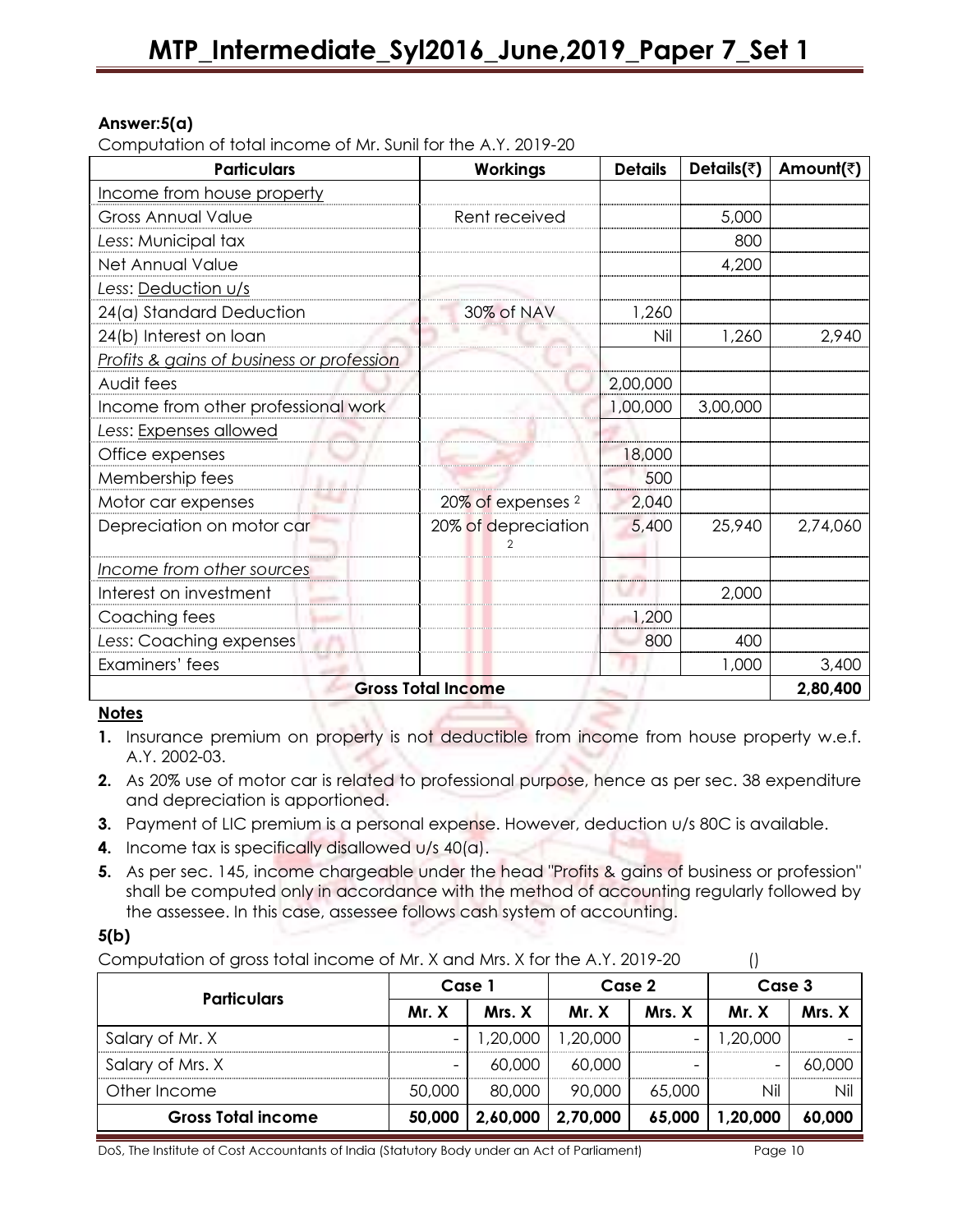#### **Notes**

- 1. When both, husband and wife, have substantial interest in a concern and both are drawing remuneration from that concern without possessing any specific qualification, remuneration from such concern will be included in the total income of husband or wife, whose total income excluding such remuneration, is higher.
- 2. In case 3, when both husband and wife have substantial interest in a concern and both are drawing remuneration from that concern without possessing any specific qualification and both are not having any other income apart from said remuneration, then clubbing shall not be made.

6(a) Mr. Sukhvinder is engaged in the business of plying goods carriages. On 1st April, 2018, he owns 10 trucks (out of which 6 are heavy good vehicles of (unladen weight of each is 20 ton). On 2/5/2018, he sold one of the heavy goods vehicles & purchased a light goods vehicle on 6<sup>th</sup> May, 2018. This new vehicle could however be put to use only on 15-6-2018.

## Compute the total income of Mr. Sukhvinder for the A.Y. 2019-20 taking note of the following data:

| <b>Particulars</b>                     | Amount(₹) | Amount(₹) |
|----------------------------------------|-----------|-----------|
| Freight Charges collected              |           | 8,70,000  |
| Less: Operational expenses             | 6,25,000  |           |
| Depreciation as per Sec. 32            | 1,85,000  |           |
| Other Office expenses                  | 15.000    | 8,25,000  |
| Net Profit                             |           | 45.000    |
| Other business and non-business income |           |           |

6(b)P Co-operative Society furnishes following details of income, compute taxable income for the purpose of A.Y. 2019-20:

| Income from processing of agricultural produce of its member with aid of power | ₹ 50,000 |
|--------------------------------------------------------------------------------|----------|
| Dividend from X Ltd.                                                           | ₹ 3,000  |
| Dividend from another co-operative society                                     | ₹ 15,000 |
| Income from marketing of the agricultural produce grown by outsider            | ₹ 3,000  |
| Income from marketing of the agricultural produce grown by its member          | ₹ 30,000 |
| Income from collective disposal of labour                                      | ₹ 25,000 |

## Answer:6(a)

Alternative 1) Direct estimation of income u/s 44AE

| Vehicle | No. of vehicle | <b>Details</b>                                  | Amount(₹) |
|---------|----------------|-------------------------------------------------|-----------|
| Light   |                | ₹7.500 $*$ 4 vehicles $*$ 12 months             | 3.60.000  |
| Heavy   |                | ₹ 1.000 $*$ 5 vehicles $*$ 12 months $*$ 20 ton | 12,00,000 |

DoS, The Institute of Cost Accountants of India (Statutory Body under an Act of Parliament) Page 11

[9]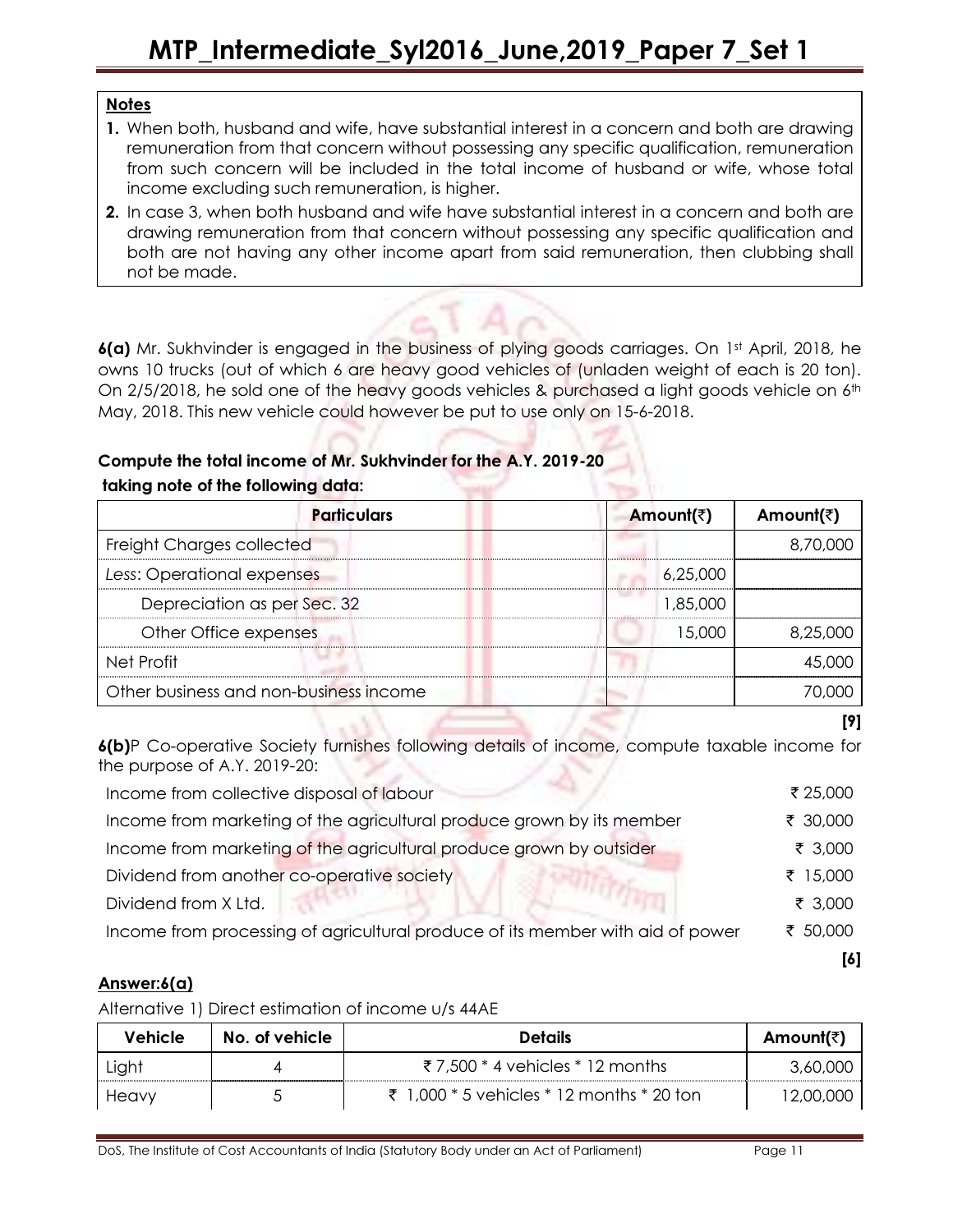| Heavy                                         | ₹ 1,000 $*$ 1 vehicle $*$ 2# months $*$ 20 ton |                                       |           |
|-----------------------------------------------|------------------------------------------------|---------------------------------------|-----------|
| Light                                         |                                                | ₹ 7,500 $*$ 1 vehicles $*$ 11# months | 82,500    |
| Income from business of plying goods carriage |                                                | 16.82.500                             |           |
| Add: Other business and non-business income   |                                                | 70.000                                |           |
| Total Income                                  |                                                |                                       | 17,52,500 |

# Income shall be calculated from the month when assessee acquired the property whether it has been put to use or not. For this purpose, any fraction of the month shall be considered as month.

Alternative 2) Computation of income as per the provision of sec. 28 to 38

| <b>Particulars</b>                            | Amount(₹) | Amount(₹) |
|-----------------------------------------------|-----------|-----------|
| Freight charges collected                     |           | 8,70,000  |
| Less: Expenditure related to business         |           |           |
| Operational expenses                          | 6,25,000  |           |
| Depreciation u/s 32                           | 1.85.000  |           |
| Other office expenses                         | 15,000    | 8.25.000  |
| Income from business of plying goods carriage |           | 45,000    |
| Add: Other business and non-business income   |           | 70,000    |
| Total Income                                  |           | 1,15,000  |

Since Mr. Sukhvinder has lower taxable income in alternative 2 hence his total income is ₹ 1,15,000. But to claim such lower income than the estimated income (computed in alternative 1) as per provision of section 44AE, he will have to —

- Maintain books of account as required u/s 44AA; and - Get his accounts audited.

## 6(b)

Computation of total income of P Co-operative Society for the A.Y. 2019-20

| <b>Particulars</b>                                                                | Amount(₹) | Amount(₹) |
|-----------------------------------------------------------------------------------|-----------|-----------|
| Income from collective disposal of labour                                         |           | 25,000    |
| Income from marketing of the agricultural produce grown by its<br>member          |           | 30,000    |
| Income from marketing of the agricultural produce grown by<br>outsider            |           | 3,000     |
| Dividend from another co-operative society                                        |           | 15,000    |
| Dividend from X Ltd. [Exempt u/s 10(34)]                                          |           | Nil       |
| Income from processing of agricultural produce of its member with<br>aid of power |           | 50.000    |
| <b>Gross Total Income</b>                                                         |           | 1.23.000  |
| Less: Deduction u/s 80P                                                           |           |           |
| Income from collective disposal of labour                                         | 25,000    |           |
| Income from marketing of the agricultural produce grown by its<br>member          | 30,000    |           |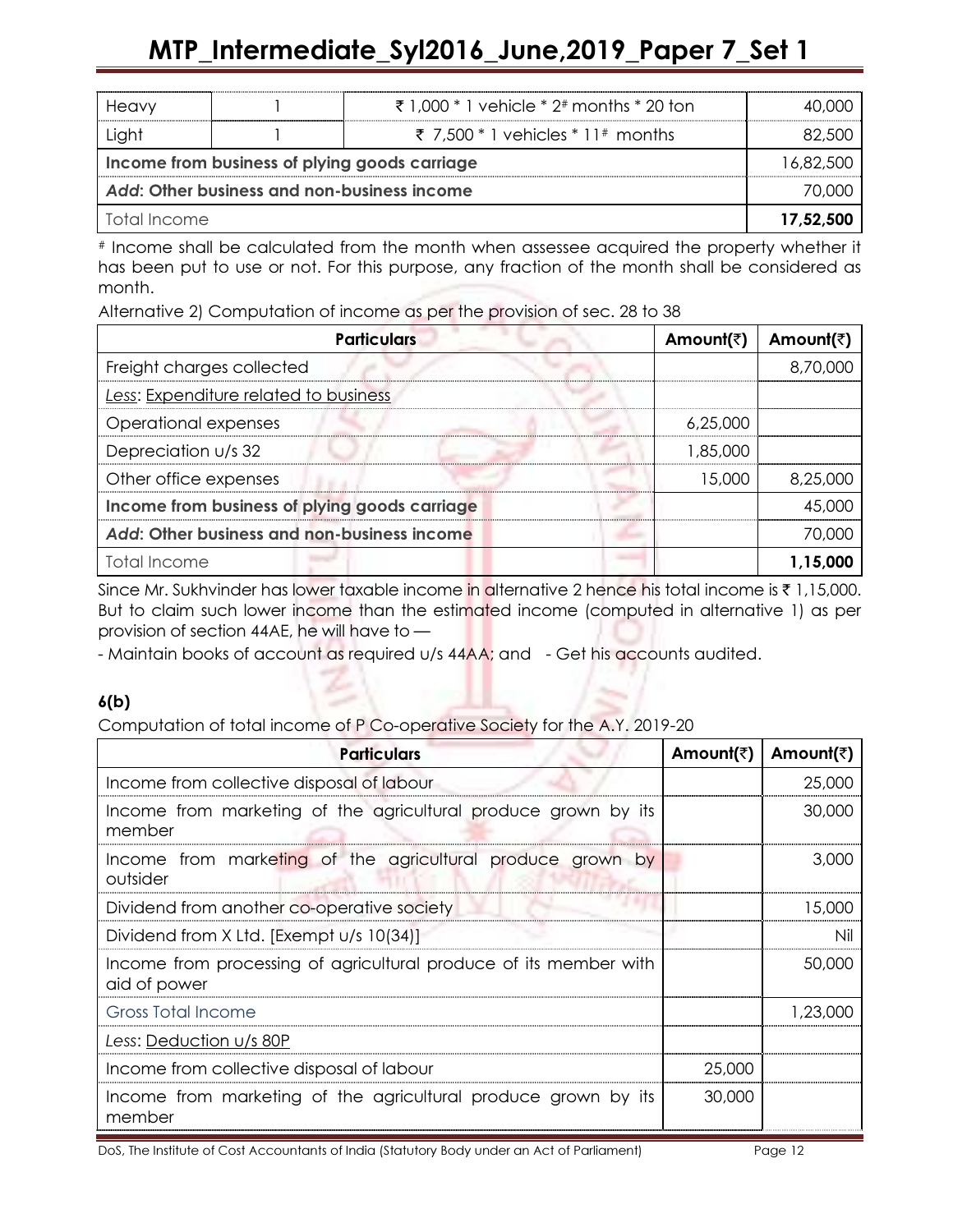| Dividend from another co-operative society                                     | 15,000 |          |
|--------------------------------------------------------------------------------|--------|----------|
| I Income from activity other than specified activity (co-operative<br>society) | 50.000 | L 20.000 |
| l Total income                                                                 |        |          |

# 7(a)

Compute taxable income under the head Income from other sources of Mrs. X from the following data:

| Particulars                                                                  | Amount(₹) |
|------------------------------------------------------------------------------|-----------|
| Private tuition fee received                                                 | 10,000    |
| Winning from lottery                                                         | 2,000     |
| Award from KBC (a TV show) [Gross]                                           | 3,20,000  |
| Pension from employer of deceased husband                                    | 25,000    |
| Interest on bank deposit                                                     | 25,000    |
| Directors fee (Gross)                                                        | 5,000     |
| Letting out of vacant land                                                   | 25,000    |
| Remuneration for checking the examination copy of employer's school          | 10,000    |
| Remuneration for checking the examination copy of C.A                        | 10,000    |
| Income tax refund                                                            | 5,000     |
| Interest on income tax refund                                                | 100       |
| Composite rent (related expenditures are $\bar{\tau}$ 5,000)                 | 10,000    |
| Rent on sub-letting of house property (rent paid to original owner ₹ 12,000) | 20,000    |
| Income tax paid                                                              | 2,000     |
| Payment made for personal expenses                                           | 18,000    |
| Payment made to LIC as premium                                               | 2,000     |

[10]

(b) TDS on Payment from Employees Provident Fund [Sec. 192A]-Discuss [5]

## Answer 7(a)

Computation of income of Mrs. X under the head Income from other source for the A.Y. 2019-20

| Particulars                                             | Details(₹) | Amount(₹) |
|---------------------------------------------------------|------------|-----------|
| Private tuition fee received                            |            | LO 000    |
| Casual income                                           |            |           |
| Winning from lottery                                    |            | 2 UUU     |
| Award from KBC (a TV show) [Gross]                      |            | 3.20.000  |
| Pension                                                 | 25.000     |           |
| Less: Standard deduction                                |            |           |
| a) $1/3$ <sup>rd</sup> of amount received (i.e. ₹8,333) |            |           |
| b) ₹ 15,000                                             | 8,333      | 16.667    |
| Interest on bank deposit                                |            | 25.000    |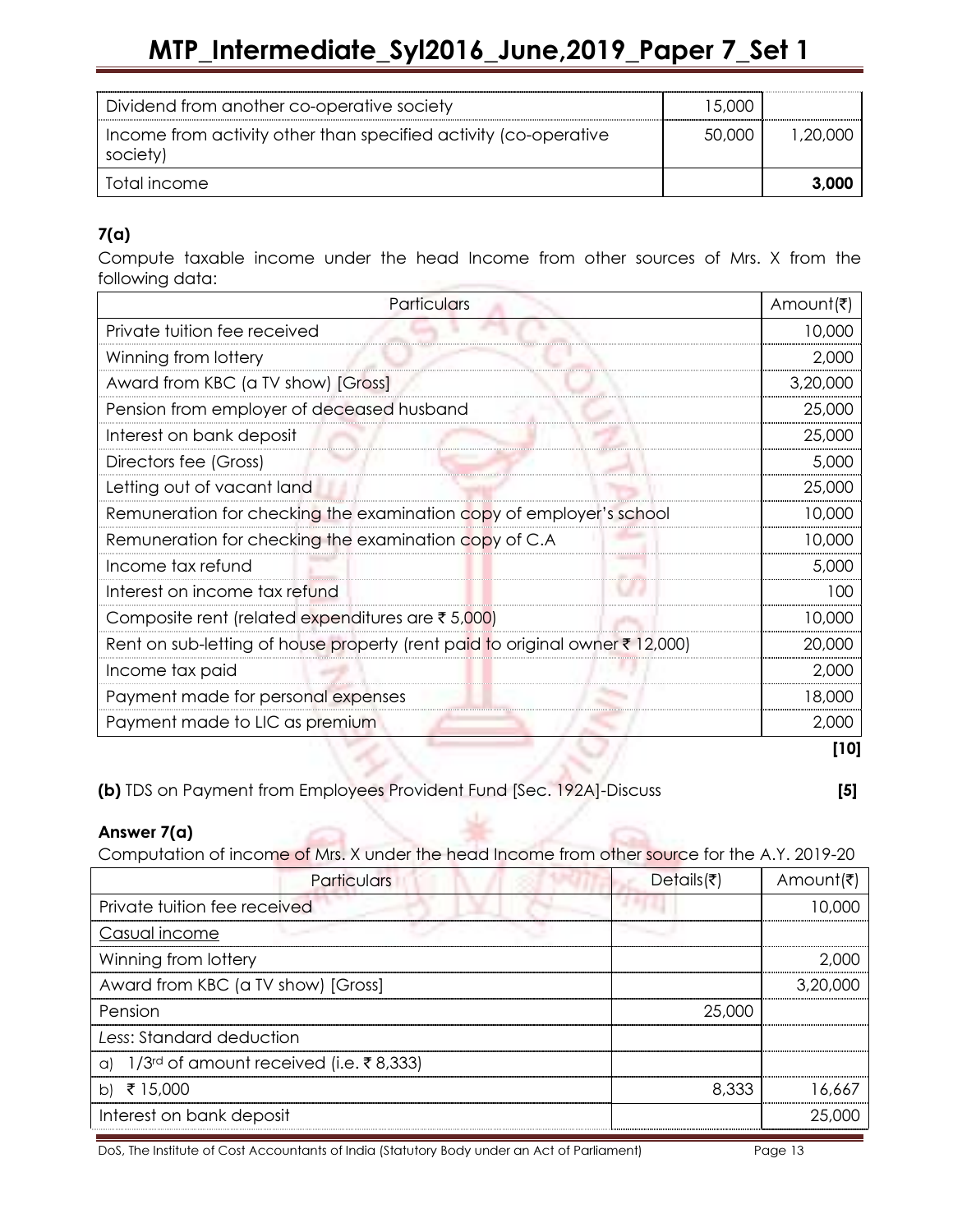| Directors fee                                                        |                      | 5,000    |
|----------------------------------------------------------------------|----------------------|----------|
| Letting out of vacant land                                           |                      | 25,000   |
| Remuneration for checking the examination copy of employer<br>school | Taxable as<br>Salary |          |
| Remuneration for checking examination copy of CA                     |                      | LO OOO   |
| Income tax refund                                                    | Not an income        |          |
| Interest on income tax refund                                        |                      | ח ו      |
| Composite rent                                                       | 10.000               |          |
| Less: Expenditure                                                    | 5,000                | 5.000    |
| Rent on sub-letting of house property                                | 20,000               |          |
| Less: Rent paid to original owner                                    | 12,000               | 8,000    |
| Income from Other Source                                             |                      | 4,26,767 |

Note: Payment of income tax and personal expenses is not deductible in any case.

(b) TDS on Payment from Employees Provident Fund [Sec. 192A]

Who is responsible to deduct tax: The trustees of the Employees' Provident Fund Scheme, 1952, framed u/s 5 of the Employees' Provident Funds and Miscellaneous Provisions Act, 1952 or any person authorised under the scheme to make payment of accumulated balance due to employees.

When tax shall be deducted: At the time of making of payment.

Tax is deducted on: The accumulated balance due to an employee participating in a recognised provident fund includible in his total income owing to the not applicability of the provisions of rule 8 of Part A of the Fourth Schedule.

Rule 8 of Part A of the Fourth Schedule provides the accumulated balance due and becoming payable to an employee participating in a recognised provident fund shall be exempted:

- a. if he has rendered continuous service with his employer for a period of 5 years or more; or
- b. if, though he has not rendered such continuous service, the service has been terminated by reason of the employee's ill-health, or by the contraction or discontinuance of the employer's business or other cause beyond the control of the employee; or
- c. if, on the cessation of his employment, the employee obtains employment with any other employer, to the extent the accumulated balance due and becoming payable to him is transferred to his individual account in any recognised provident fund maintained by such other employer.

Taxpoint: If the accumulated balance paid to the assessee is exempt then tax is not required to be deducted.

Rate of TDS: 10%

 $\triangleright$  Any person entitled to receive any amount on which tax is deductible shall furnish his Permanent Account Number (PAN) to the person responsible for deducting such tax, failing which tax shall be deducted at the maximum marginal rate

When TDS is not applicable: Aggregate amount of such payment to the payee is less than `50,000.

8(a) When a return is termed defective (any five)

- (b) Forms Return of income
- (c)Treatment of Government Grants-As per ICDS VII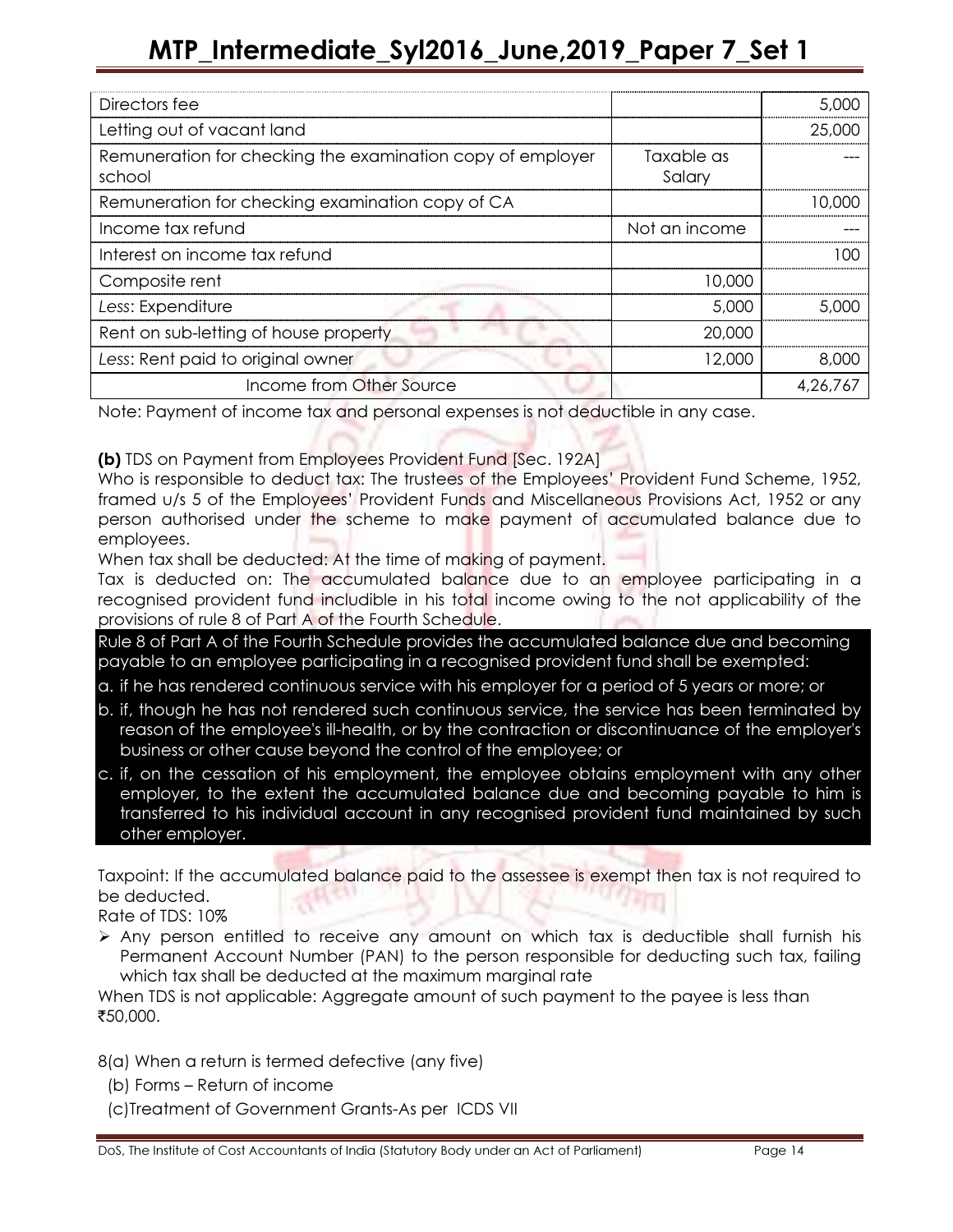(d) Revocable Transfer u/s 61.

## Answer:8(a)

A return of income is said to be defective where all the following conditions are not fulfilled:

● The return is furnished without paying self-assessment tax along with interest, if any.

- The annexure, statements and columns in the return of income have been duly filled in.
- The return is accompanied by the following documents –

**a.** a statement showing the computation of tax liability;

**b.** the audit report u/s 44AB (where the report has been submitted prior to the furnishing of return, a copy of audit report together with proof of furnishing the report);

c. the proof of tax deducted or collected at source, advance tax paid and tax paid on selfassessment;

**d**.where regular books of account are maintained by the assessee :

 i. copies of Manufacturing A/c, Trading A/c, Profit and Loss A/c or Income and Expenditure A/c or any other similar account and Balance Sheet;

ii. in the case of –

- A proprietary business or profession the personal account of the proprietor;
- A firm, AOP or BOI personal account of the partners or members;

• A partner or member of the firm, AOP or BOI - his personal account in the firm, association of persons or body of individuals;

where regular books of account are not maintained by the assessee –

e.where regular books of account are not maintained by the assessee:

i. a statement indicating the amount of turnover or gross receipts, gross profit, expenses and net profit of the business or profession and the basis on which such amount have been computed; and

ii. the amount of sundry debtors, sundry creditors, stock and cash balance as at the end of the previous year.

f.where the accounts of the assessee have been audited, copies of the audited Profit and Loss A/c, Balance Sheet and a copy of the Auditor's report;

g.Cost audit report u/s 233B of the Companies Act, 1956 (if any)

(b) Rule 12 provides following Form for filing return of income for different assessee:

ITR - 1(Sahaj) -For Individuals having Income from Salaries, one house property (does not have any brought forward loss), other sources [Interest (does not have any loss under the head) etc. but except winnings from lottery or income from race horses] and having total income upto ₹50 lakh

ITR – 2 -For Individuals and HUFs not carrying out business or profession under any proprietorship

ITR – 3 -For individuals and HUFs having income from a proprietary business or profession

ITR – 4(Sugam)-For presumptive income from Business & Profession

ITR – 5- For person other than (i) Individual; (ii) HUF; (iii) Company; & (iv) Person filing Form ITR-7

ITR – 6-For Companies other than companies claiming exemption u/s 11

ITR – 7-For persons including companies required to furnish return u/s 139(4A) or 139(4B) or 139(4C) or 139(4D) or 139(4F

)ITR – V -Income Tax Return Verification Form [Where the data of the aforesaid Return of Income has transmitted electronically without digital signatur

(c) Treatment of Government Grants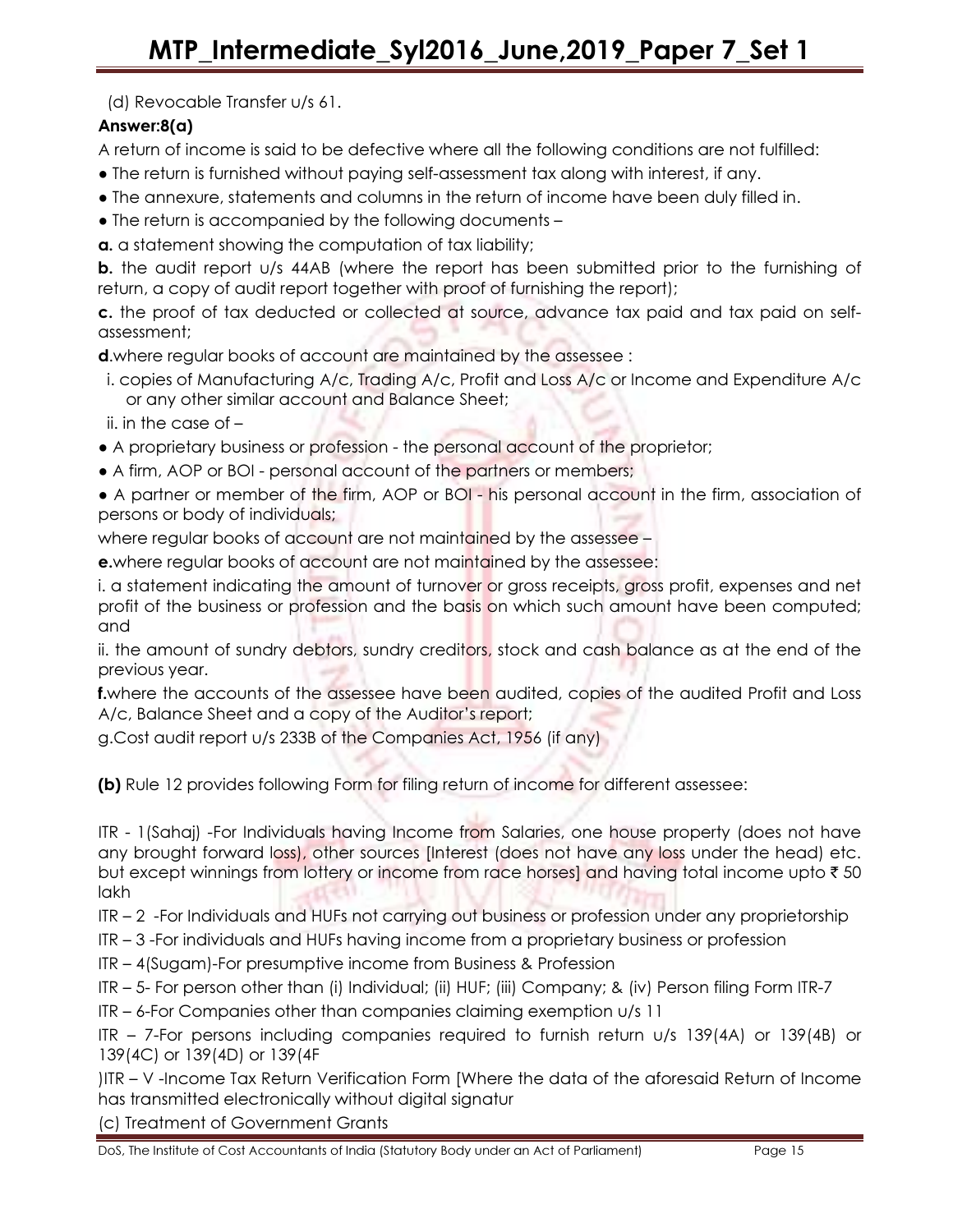| <b>Grant Relates to</b>                                                                                                                                                                                  | <b>Treatment</b>                                                                                                                                                                       |
|----------------------------------------------------------------------------------------------------------------------------------------------------------------------------------------------------------|----------------------------------------------------------------------------------------------------------------------------------------------------------------------------------------|
| Depreciable fixed asset                                                                                                                                                                                  | The grant shall be deducted from the actual<br>cost of the asset or from the written down<br>value of block of assets                                                                  |
| Non-depreciable asset requiring fulfillment of<br>certain obligations                                                                                                                                    | The grant shall be recognised as income over<br>the same period over which the cost of<br>meeting such obligations is charged<br>to<br>income.                                         |
| Not directly relatable to the asset acquired                                                                                                                                                             | Proportionate amount shall be deducted from<br>the actual cost of the assets or shall be<br>reduced from the written down value of block<br>of assets to which the assets belonged to. |
| Receivable as compensation for expenses or<br>losses incurred in a previous financial year or<br>for the purpose of giving immediate financial<br>support to the person with no further related<br>costs | grant shall be recognised as income of the<br>period in which it is receivable                                                                                                         |
| The In other case                                                                                                                                                                                        | Grants shall be recognised as income over the<br>periods necessary to match them with the<br>related costs which they are intended to<br>compensate                                    |

♦The Government grants in the form of non-monetary assets, given at a concessional rate, shall be accounted for on the basis of their acquisition cost

(d) Revocable Transfer u/s 61

If an assessee transfers an asset under a revocable transfer, then income generated from such asset, shall be clubbed in the hands of the transferor.

Revocable transfer

As per sec. 63(a), a transfer shall be deemed to be revocable if –

•It contains any provision for the retransfer (directly or indirectly) of any part or whole of the income/assets to the transferor; or

•It, in any way, gives the transferor a right to re-assume power (directly or indirectly) over any part or whole of the income/assets.

Exceptions [Sec. 62]

As per sec. 62(1), the provision of sec. 61 shall not apply to an income arising to a person by virtue of –

(i)A transfer by way of creation of a trust which is irrevocable during the lifetime of the beneficiary;

(ii)Any transfer which is irrevocable during the lifetime of the transferee; or

(iii)Any transfer made before 1.4.61, which is not revocable for a period exceeding 6years

In any case, the transferor must not derive any benefit (directly or indirectly) from such income.

Note:As per sec. 62(2), income, in any of the above exceptional case, shall be taxable as under–

| Taxable in hands of |
|---------------------|
|                     |
|                     |